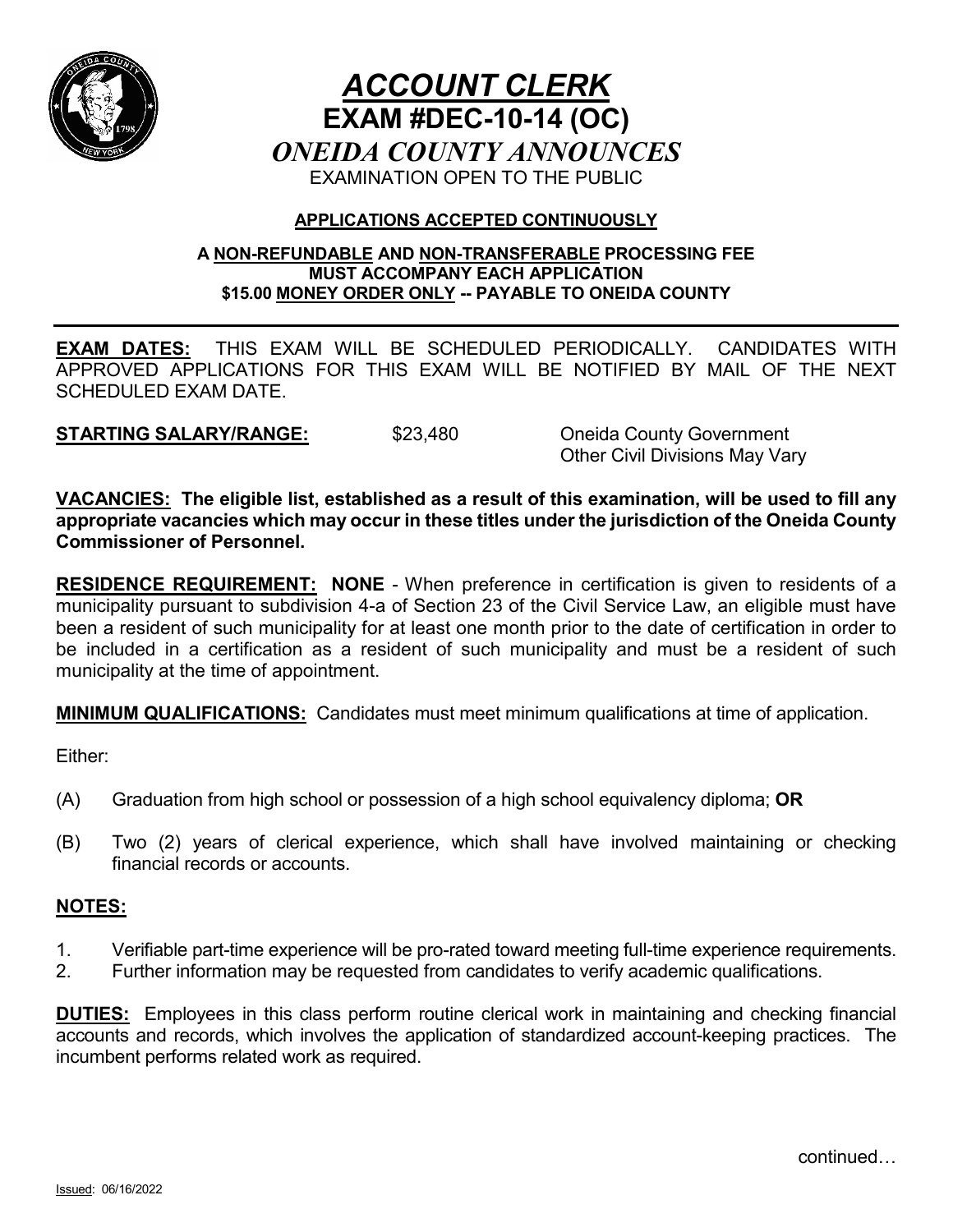## **ACCOUNT CLERK #DEC-10-14 (OC)** Page Two

**PC-ADMINISTERED TEST:** The test will be administered on a personal computer (PC). Candidates need no prior knowledge of computers in order to take the test. The test uses a simple point-and-click system that is thoroughly explained through an animated instruction program. Candidates will be given a sample test on which to practice before the actual test begins. This test is designed to evaluate knowledge, skills, and/or abilities in such areas as:

## **1. OPERATIONS WITH LETTERS AND NUMBERS:**

These questions test your skills and abilities in operations involving alphabetizing, comparing, checking and counting. The questions require you to follow the specific directions given for each question which may involve alphabetizing, comparing, checking and counting given groups of letters and/or numbers.

#### **2. ARITHMETIC COMPUTATION WITH CALCULATOR:**

These questions test for the ability to use a calculator to do basic computations. Questions will involve addition, subtraction, multiplication and division. You may also be asked to calculate averages, to use percents, and to round an answer to the nearest whole number. **You should bring with you a hand-held battery- or solarpowered calculator for use on this test.** You will **NOT** be permitted to use the **calculator** function of your **cell phone**.

#### **3. ARITHMETIC REASONING:**

These questions test your ability to solve an arithmetic problem presented in sentence or short paragraph form. You must read the problem, understand the situation presented, decide what must be done to solve it, and apply the appropriate arithmetic operation(s) in the appropriate order in order to determine the correct solution. Knowledge of addition, subtraction, multiplication, and division is necessary. Questions may also involve the use of percents, decimals, and fractions. **You should bring with you a hand-held battery- or solar-powered calculator for use on this test.** You will **not** be permitted to use the **calculator** function of your **cell phone.** 

**CALCULATORS ARE RECOMMENDED:** Unless specifically prohibited, candidates are permitted to use QUIET, hand-held, solar- or battery-powered calculators **ONLY**. Devices with typewriter keyboards, such as cell phones, computers or devices which can be hooked up to a computer, spell-checkers, personal digital assistants, address books, language translators, dictionaries and any similar devices are **PROHIBITED**.

**ELIGIBLE LISTS:** Candidates who meet the qualifications, and pass this examination, will have their names placed on the Eligible List, in the order of final scores, regardless of the date on which they filed or took the test. The names of qualified candidates will remain on the Eligible List for one year. Appeal of ratings will not be allowed, as the opportunity for re-test exists.

**RETEST POLICY:** Retest for this continuous recruitment examination is permitted after six months.

**TERMINATION OF THE PROGRAM:** Oneida County Department of Personnel reserves the right to terminate this special recruitment program at any time, and re-establish a program of periodic testing for this title.

**TEST GUIDE:** A *"Guide to Taking the Examination for Account/Audit Clerical Series"* is available on the New York State Department of Civil Service website: [www.cs.ny.gov/testing/localtestguides.cfm](http://www.cs.ny.gov/testing/localtestguides.cfm).

continued…